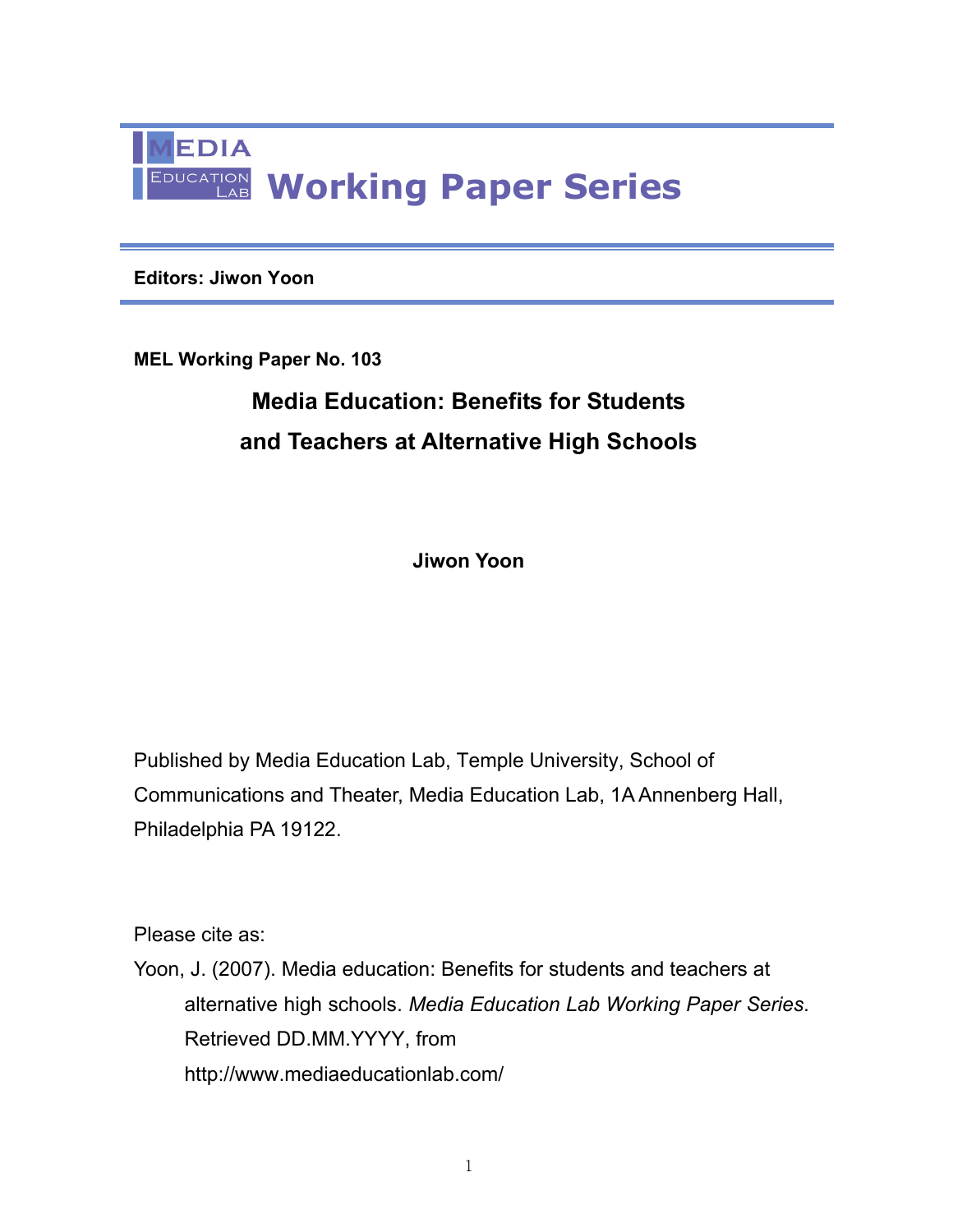# **Media Education: Benefits for Students and Teachers at Alternative High Schools**

## **Jiwon Yoon**

## **INTRODUCTION**

The term 'at risk' indicates an ill-defined segment of the student population, manifesting everything from social maladjustment to membership in a minority racial category. Specifically, a student can be thought of as at risk if he is subject to inadequate parenting (Strother, 1991), illiterate, comes from low-income homes, suffers from a 'cultural mismatch' between home and school, or lacks the necessary life experiences to participate successfully in school (Garcia, Pearson, & Jimenez, 1994)

### (Quoted from Rayle, 1998, p. 244)

These days, an increasing number of students are categorized as "at-risk" students, according to their performances at school, apparent behaviors, and the social class of their family. Even though education seems to offer them the promise of a bright future, a mostly monolithic education system and a rigid curriculum doesn't meet the various needs of many students. Many young people fail to adjust to this system and are marginalized more than ever. They are not able to succeed in the mainstream factory school system. Because the mainstream system appears to be incapable of instituting deep structural changes, alternative schools were suggested for those who wanted, or needed, to be educated out of the mainstream (Sagor, 1999). Educators believed that this would allow remaining students and faculty to focus without any hindrance by troublemakers and without distraction upon academic performance (Leslie, Meagan, Rich & Bill, 1998).

 While various pedagogies should be able to satisfy the needs of these students at alternative school, this paper suggests media education as one of the most effective pedagogies to help these students in versatile ways. The goal of this paper is to explore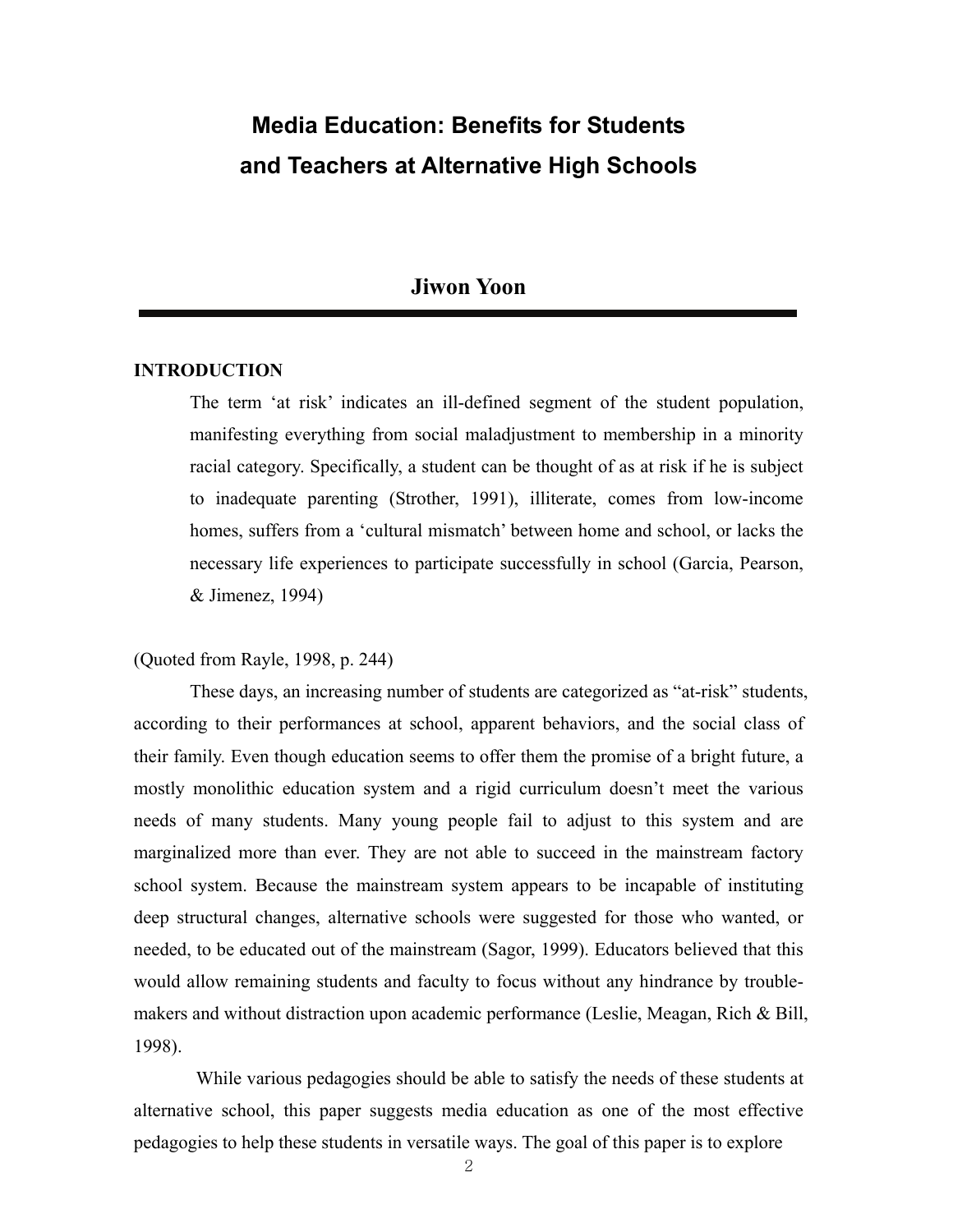

how media education can satisfy the various needs of at-risk students in an alternative high school.

## **Educational Goals of the Alternative Schools**

Even though different groups of students might have different ideas of what they need to get from an education, fulfilling the general educational goals of all students is still necessary. The same goal would allow different groups of students and educators to look at the one direction and head toward the same goal, even though the paths to that goal might vary. If certain groups of students keep receiving segregated and unequal education and do not master the skills that other mainstream counterparts do, such disadvantages are unlikely to be overcome. Actually, many graduates from alternative schools are usually given fewer job opportunities than students from the mainstream. (Sagor, 1999).

 So what is usually considered the central educational goal of a school system? A Jeffersonian view of the role and function of an education is to foster the intelligence needed for democratic citizenship (Sagor, 1999; Kaestle, 1983). This has been considered as the most fundamental goal of an education in the US. Upon this, Carl Glickman added that students' educational experiences should be related to a whole range of future opportunities (Glickman, 1993, quoted from Sagor 1999).

 While every student should be nurtured for democratic citizenship and future opportunities, specific educational concentration is also necessary to more effectively meet the different needs of each group of students. The general education purpose of all alternative schools should be to provide more concrete ideas of what marginalized students need to get from their schooling. In *The Retransformation of the School*, Daniel Linden Duke (1978) suggests seven goals for alternative school:

1. Explorative Goals: Students should be provided with lots of unscheduled time to pursue their own interests.

2. Preparatory Goals: Even though the most common preparatory objective for some is to get into a college or be well equipped for employment, many schools have different targets and objectives depending on the urgent necessities of their students. According to Duke (1978), the basic objectives are usually gainful employment and social adjustment.

3. Revolutionary Goals: Students should be prepared to interact with others who are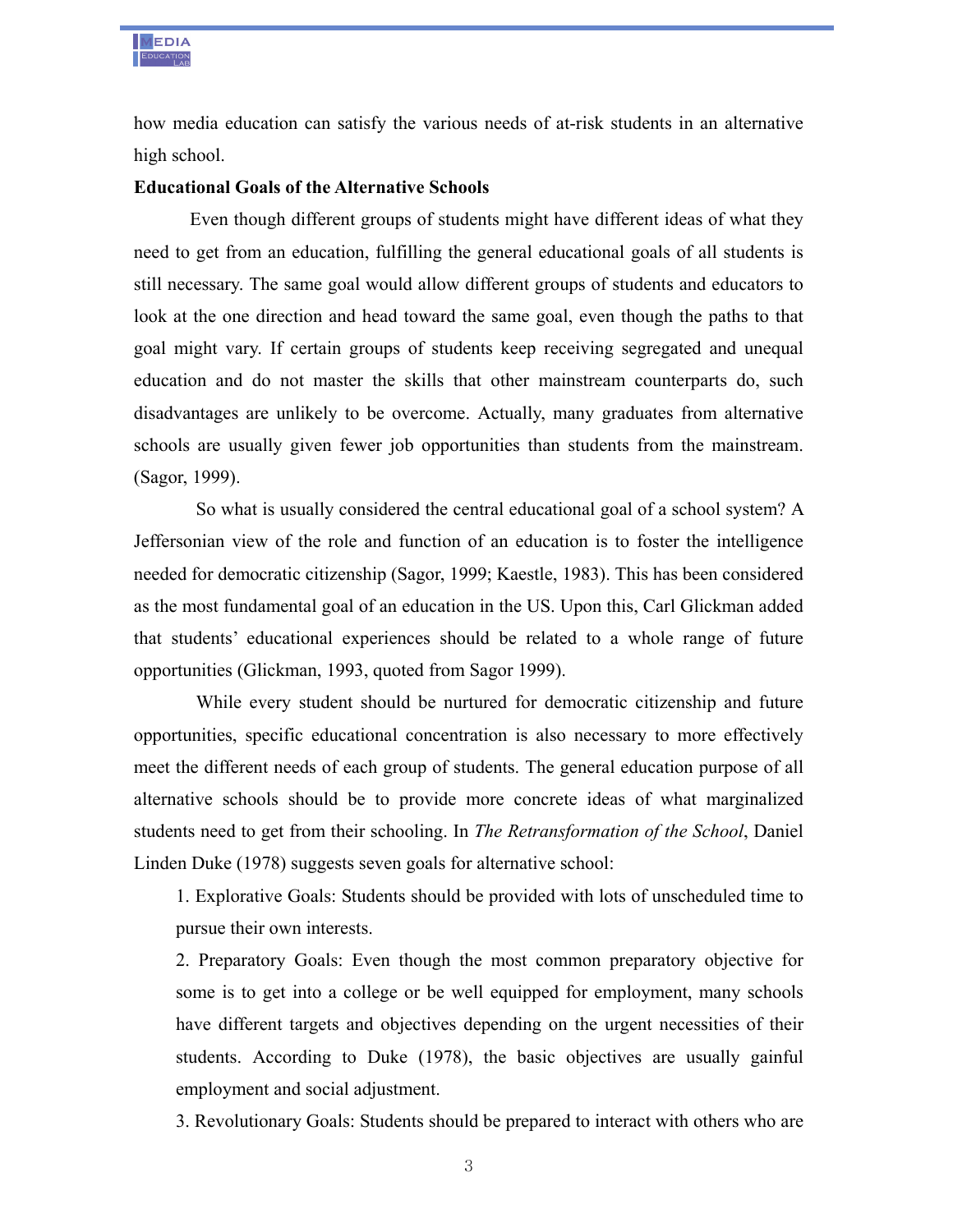

not held in high regard or supported by mainstream ideology and to be actively involved in social and political activism. Students are often taught with learning materials that do not contain any racial, sexist, and class biases.

4. Participatory Goals: Students should be given the chance to practice democratic processes and responsibility through exercises of decision-making.

5. Therapeutic Goals: These goals focus on the individual student and help him/her to learn about themselves, their feelings and reaction to others.

6. Academic Goals: Students should be given options involving various courses and other learning opportunities.

7. Demonstrative Goals: Many alternative schools pursue a lighthouse function and exist as a demonstration center illustrating a particular approach to education.

#### **Characteristics of At-Risk Students in Alternative Schools**

Since the success of the second chance programs is measured by how the programs meet the needs of a specific population (Lange, 1998), knowing the particular needs of students is critical. Therefore, the specific characteristics and needs of at-risk, underprivileged, and marginalized students should be thoroughly examined. The following list contains some general problems of many at-risk students, as identified by educators and scholars.

## 1. Unsuccessful academic achievement

 Alternative school educators say that many students at alternative schools have reading problems and other additional learning problems, such as attention deficits and difficulties in processing information (Duke & Griesdorn, 1999). However, most alternative schools didn't have specialists for dealing with reading and learning disabilities.

2. No interest in school

 Many students are placed in alternative schools because of their attendance problems (Miller, Fitch & Marshall, 2003), initiated by many different reasons, such as poor relationships with peers or teachers, deficient academic abilities, and boring or too difficult school activities. Such a lack of interest in school discourages students and results in poor performance at school.

### 3. Collaboration

Every adolescent needs to learn how to socialize and collaborate with others, and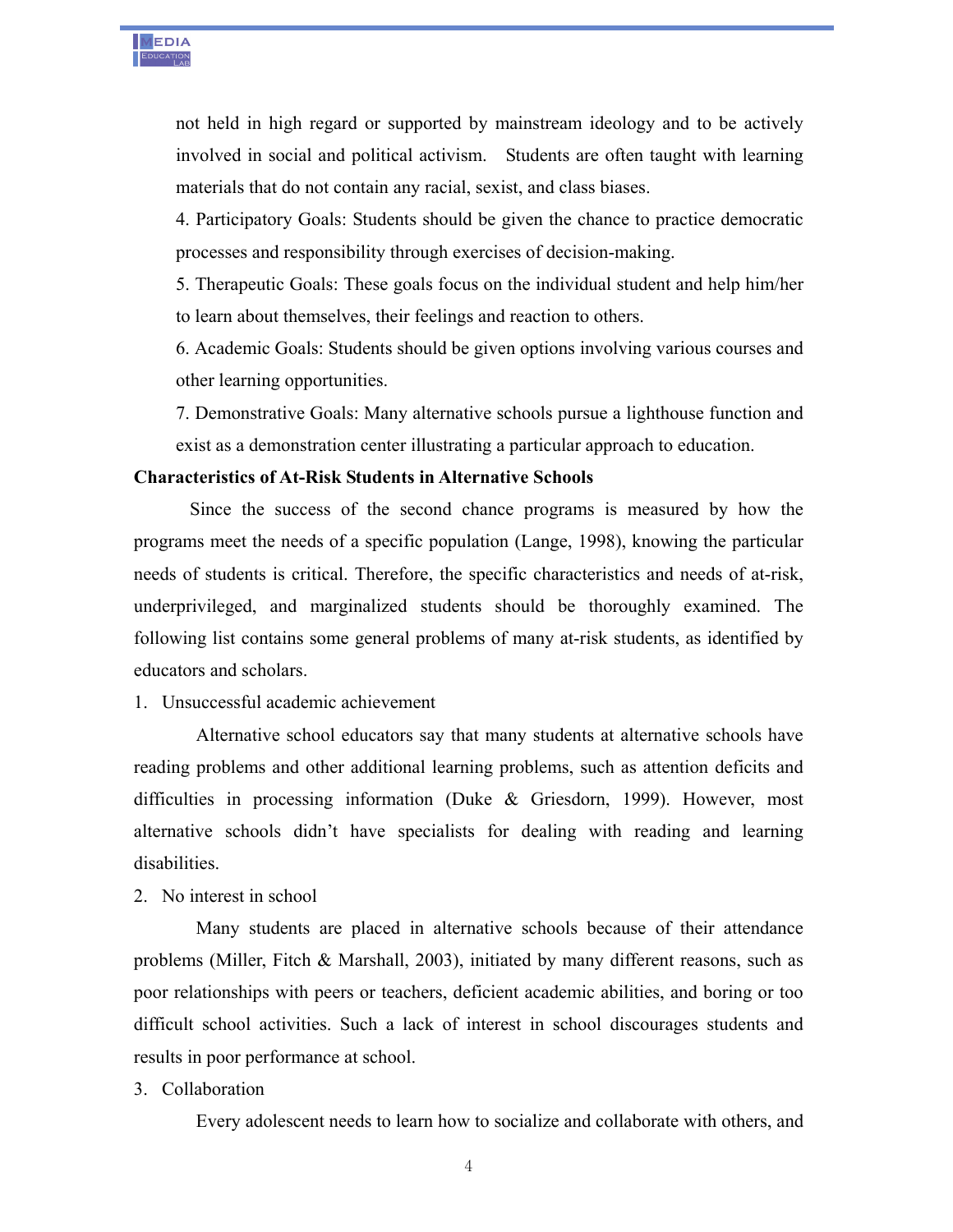

school is the crucial place to learn and practice these skills. Since many students at alternative schools have chronic behavior problems (Miller et al., 2003), it is assumed that it will be harder for them to do group work.

## 4. Sense of belonging

 Whether students voluntarily have come to the alternative school or have been forcefully placed there by authority, most students come after dropping out of the mainstream public school system. Many alternative schools are known as second chance programs (Lange, 1998). Since students dropped out of the institution they originally were in, it is sometimes hard for students to have a strong sense of belonging.

## 6. Cultural Capital

 Many students at alternative schools are from dysfunctional or low-income families whose parents are not well-educated. These students are less exposed to the cultural materials that are valued by higher income families, who are in power, and whose values and attitudes align with schools and society. The cultures shared by poor and underprivileged groups of people are hardly recognized and appreciated by the public, because people who have the power to introduce the culture to the public and to adapt in the society as a whole do not appreciate cultures of underprivileged groups. Therefore, students who were born in wealthy families and have had much exposure to the cultural capital valued by people and institutions in power are more likely to hold power in the future than students who were born in the low income families. This can be an ongoing cycle if the gap between underprivileged students and mainstream students is not filled in.

## **Media education**

Recently, the importance of media education has been stressed because the mass media is becoming the central source of information and a dominant leisure activity for most citizens. However, students have gotten very little instructional support in learning about the mass media (Hobbs, 1998).

 While many media educators have their own definitions and criteria when discussing and practicing media education, such as protectionism, technology education, and democracy education (Buckingham 2003; Tyner 1991), media education usually focuses on the following three areas: 1) the nature and characteristics of media industries in a social context; 2) media texts analysis; and 3) media production, from which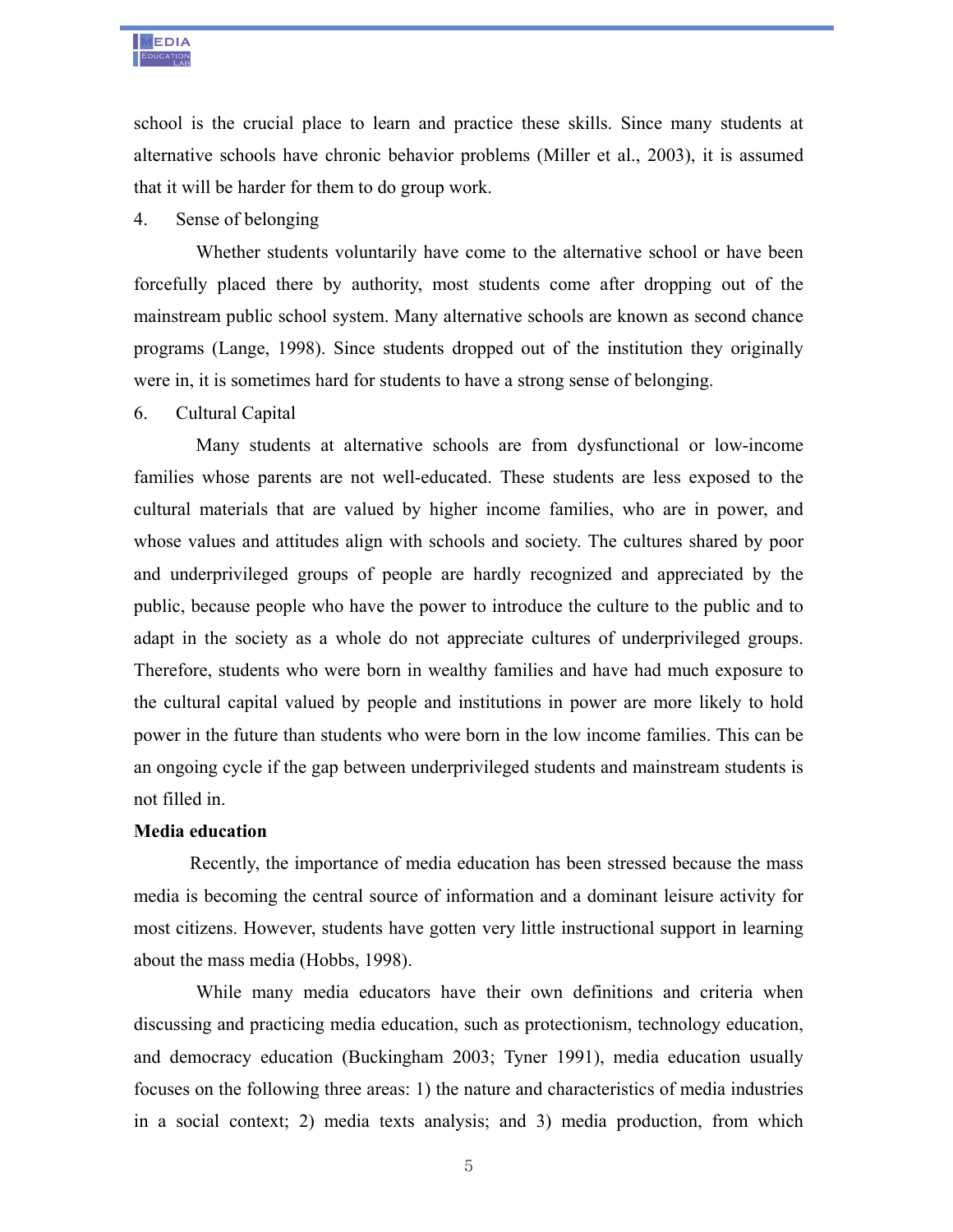

students learn the styles and methods of the production of newspapers, magazines, film, video, web pages (see also Anderson & Ploghoft, 1993).

In many cases, media education is seen as a tool that can be used to protect vulnerable young people from harmful or problematic mass media content which supposedly may have negative influences on children and adolescents. Youth crimes have often been attributed to the sexual and violent content of mass media. Also the media are seen as responsible for promoting consumerism or materialism (Buckingham, 2003), and media education was frequently mentioned as being useful in protecting young people from the negative effects of media (Tyner, 1998), or at least as a means of inoculation that may prevent contamination (Buckingham, 2003).

However, changing views towards young people's media experiences have enabled educators to build more constructive goals for media education. (Tyner, 1998) Children and adolescents are now often regarded as an active, critical and independent audience rather than a vulnerable and passive audience that absorbs what the media produces. Now, media education accepts students' existing knowledge of the media and helps them to make informed decisions based on what they already know (Buckingham, 2003; Fisherkeller, 2000). Media education helps students to have a better understanding of and active participation in the media culture around them. Here, the goals of media education are to prepare for a democratic citizenship and more democratic and inclusive forms of media production in the future. (Buckingham, 2003)

## **Media Literacy**

Media literacy means the ability to access, analyze, evaluate, reflect, communicate and create a message in print, aural, and visual forms of communication (Hobbs, 1998; Goodman, 2003; Fisherkeller, 2000). In the media, images and sounds not only supplement written or spoken words, but also communicate the message by themselves. (Goodman, 2003). Some types of mediums include TV, film, radio, comics, novels, music videos, video games, the Internet, computer software, and computer games.

Highly media-literate people are expected to be able to be aware of not only its conveyed meaning, but also of embedded values and ideologies by recognizing inferences and understanding what is behind conveyed words, images or sounds. In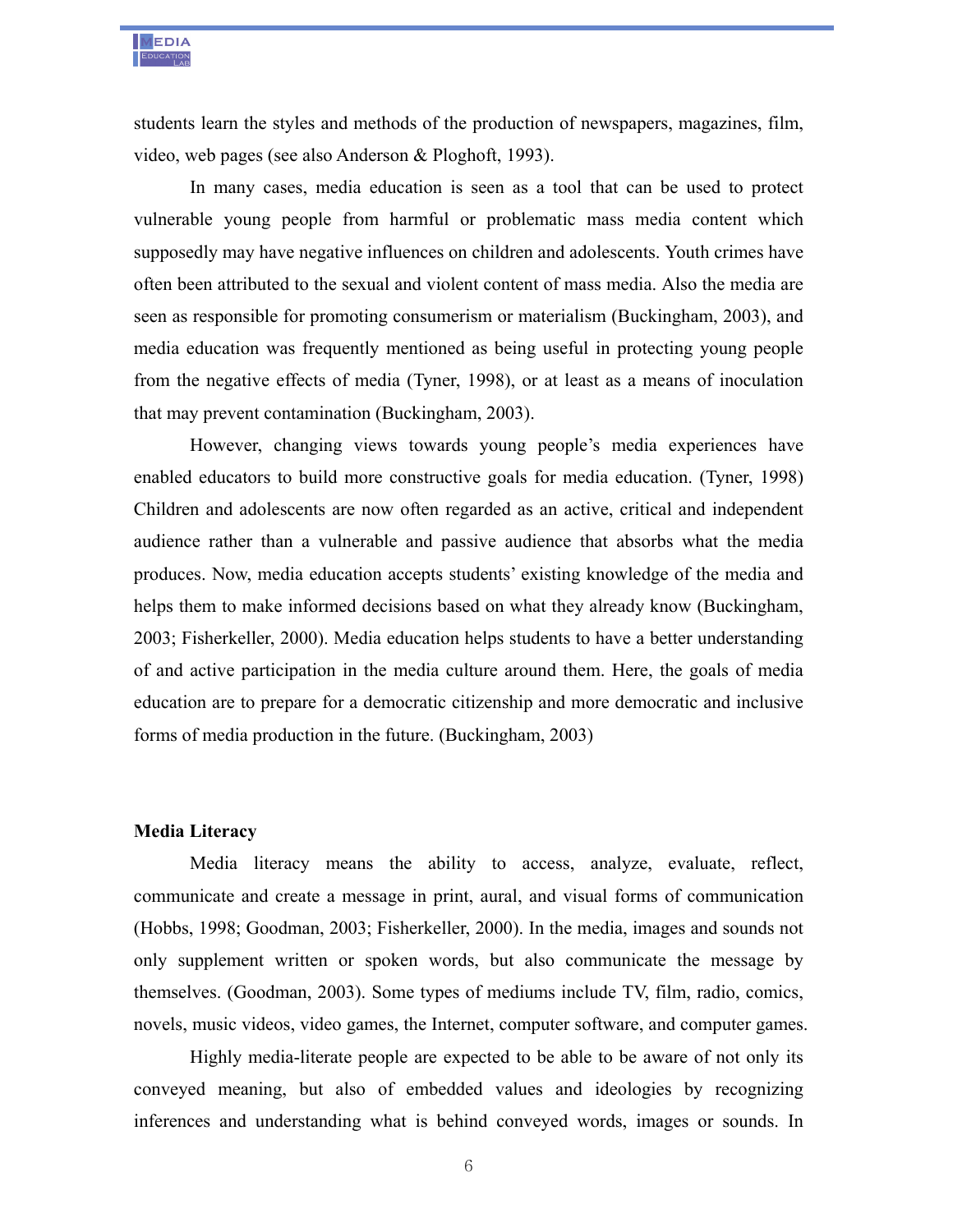

addition, media literate people should be able to participate in the discourse of culture and society by using media technologies (Buckingham et al., 1995).

#### **METHODOLOGY**

In order to observe how media education can benefit underprivileged students, I conducted participatory observations and interviews with students and teachers at Educational Video Center (EVC).

At EVC, students from seven different high schools, both public and alternative, participate in a documentary workshop as an after school program. According to Ivana Espinet, a co-director of the workshop, more than 70% of the students are academically unsuccessful and at-risk students. EVC has more students from alternative high schools, which are either second-chance programs or programs designed to serve specific populations, such as new immigrants. Some students are allowed to leave school early and participate in the workshop because teachers believe that if students participate in the workshop or other after school activities, they may become hooked on school rather than drop out, which might happen if they stayed all day in their original school.

In the workshop, students learn media analysis and video documentary production, which allows them to produce a couple of short clips involving Public Service Announcements and street interviews on certain topics and, one final documentary on a topic decided by students. I observed three classes at the documentary workshop at EVC: On the first visit, I participated in the screening of their first project which involved producing short public service advertisements on which they received feedback from the audience; on the second visit, I witnessed students learning how to interview people on the street, and I followed them on the street to interview people on topics related to youth involvement in the presidential election; on the third visit, I observed students reflecting and commenting on their street interviews from the previous day, and I followed another class doing their street interviews. I also joined the students when they were hanging around with their peers during a break and before and after class.

 During these observations in classes and intermissions, I took filed notes about lessons taught by teachers, interactions between students and their teacher, as well as among students, and students' reaction. They were participatory observations because I was a part of the class, assisting class sessions to help an instructor lead the class. Before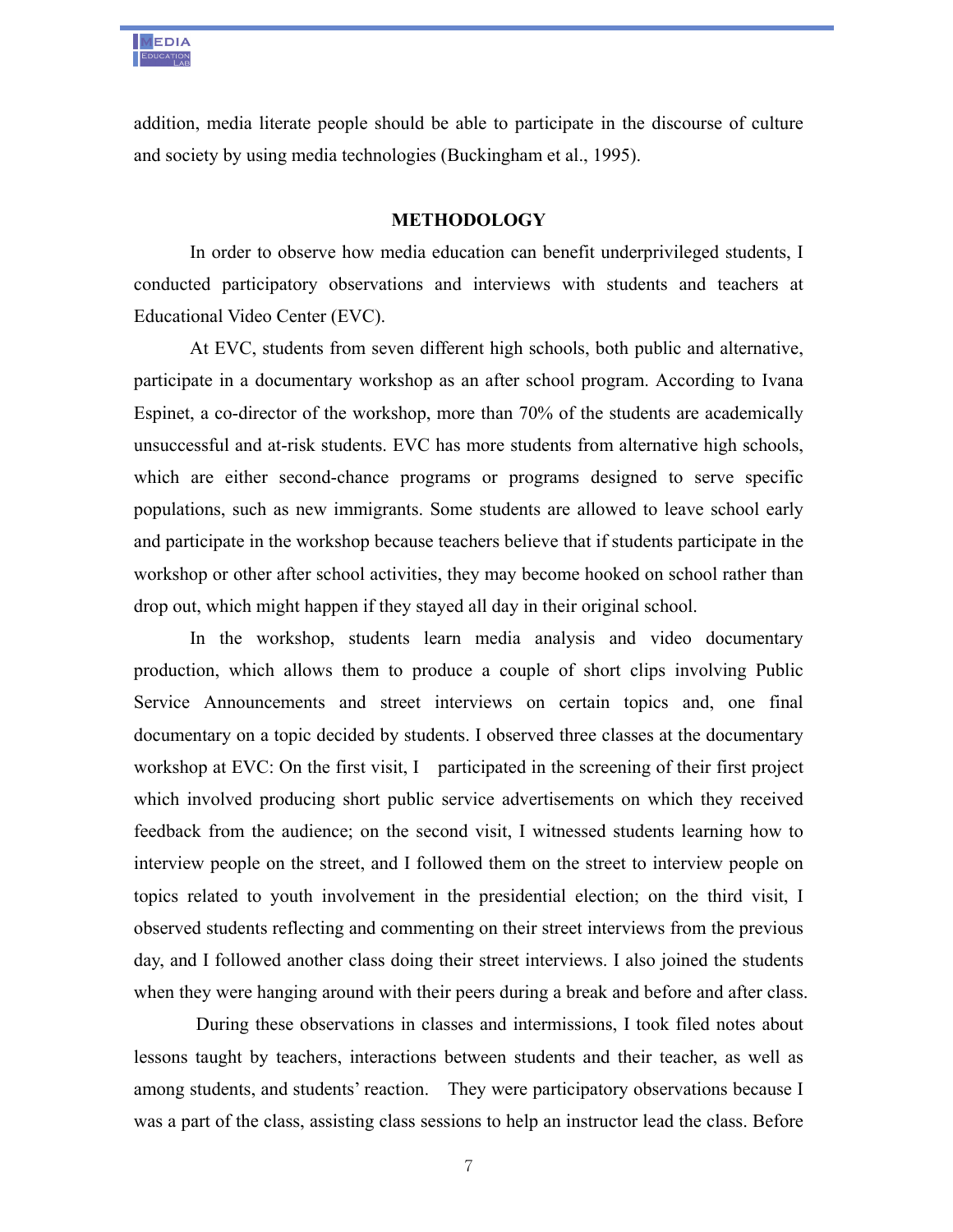

and after each class, I was also able to talk with students, which allowed me to ask questions about how they felt about the program in their natural settings. More formal interviews were conducted with teachers and current and graduate students from EVC. All interviews were audiotaped.

 The data from participatory observations and interviews were analyzed based on the educational goals of the alternative school and the characteristics of underprivileged students, which were discussed earlier in this paper. I categorized the data according to the goals of alternative schooling, which are explorative goals, preparatory goals, revolutionary goals, participatory goals, therapeutic goals, academic goals, and demonstrative goals, and what underprivileged students are usually lacking, which are academic achievement, interest in school, collaboration, a sense of belonging, and cultural capital. (Duplicated characteristics are integrated.) After categorization of the data, they were carefully analyzed and supplemented by existing literature on the issue.

#### **RESULTS:**

## **BENEFITS OF MEDIA EDUCATION IN AN ALTERNATIVE HIGH SCHOOL**

#### **1. Academic Benefits**

Most students at alternative high schools are academically lagging compared to students at other public or private schools. Many underprivileged students do not have highly educated role models who can guide and motivate them. Rather, they are often abandoned without much care and support (Pappano, 2003). Here, I'm proposing media education as one pedagogy that could help these at-risk students.

When practicing media production, students have to decide on a topic before they can go forward. Since video production involves group work, students as a group discuss possible topics. They present, question, argue and try to convince each other in the process of choosing the topic, which allows them to explore a number of possible themes. Students carefully choose the subject according to their interests and target audience. The topic determines the areas to be investigated, types of people to be interviewed, and other visual supplementary material, such as background and music. Students conduct further research to develop their narration (Tyner, 1998; Goodman, 2003). Then, they create interview questions based on the research, and make a complete storyboard about the chosen topic. After that, they shoot the interviews and supplementary footage. Finally,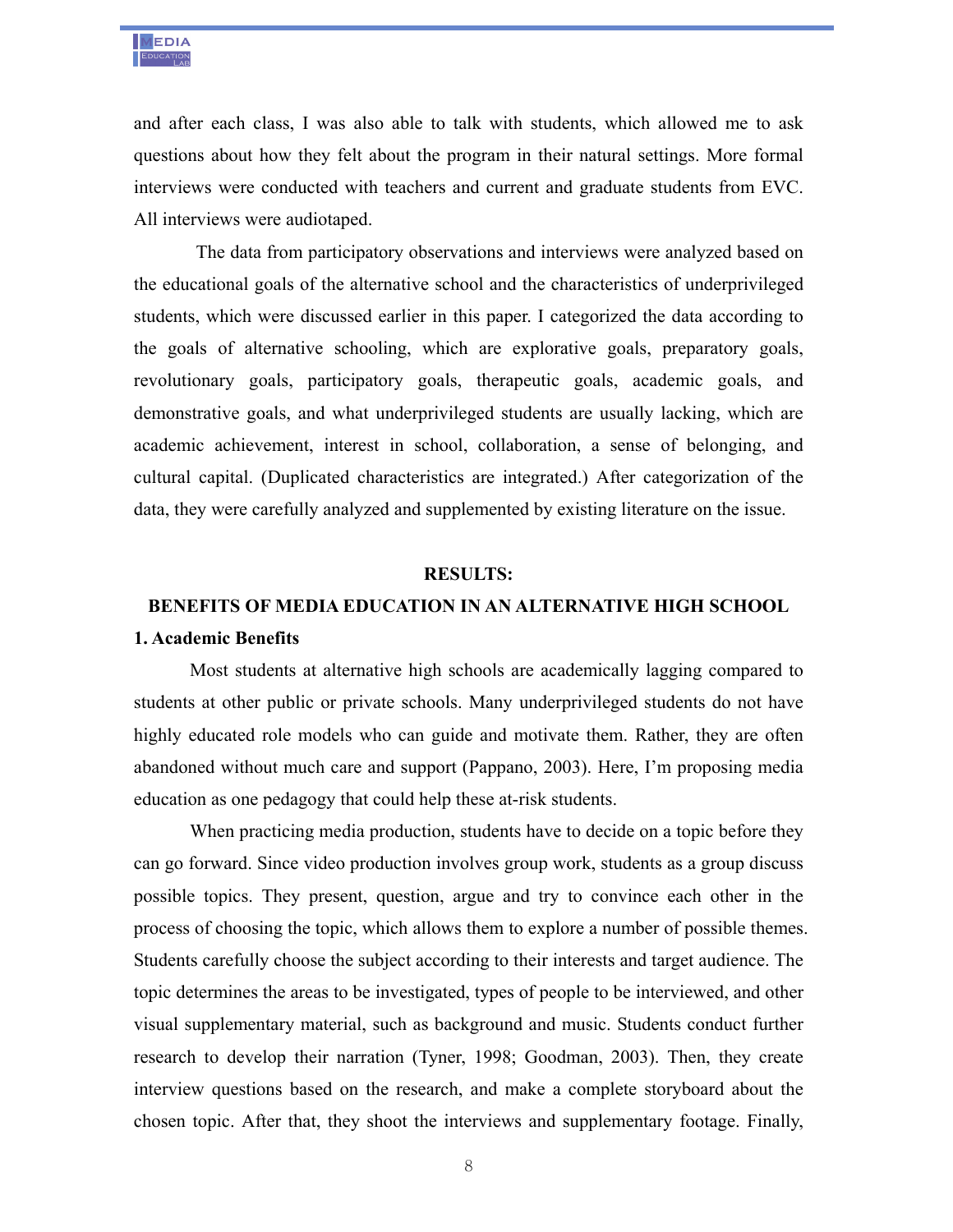

they edit what they've shot and end up with 15 to 40 minute documentaries. Throughout this process, the students are actively connecting and engaging themselves in every aspect of the topic and the process of video construction. Through the process of applying their knowledge in practical work, their knowledge becomes solid and concrete because vague understandings, previously not clearly expressed, are now made clear.

Media education can help students to develop their literacy directly by giving them opportunities to write and develop narratives. In the process of production, educators can employ several writing exercises. For instance, at EVC, students use writing to clearly formulate their ideas and to summarize, in writing, what they have heard as well as what they have seen while logging videos (Goodman, 2003); additionally students write in-class journals almost every day.

 Explaining the logging process further, students write down all of the dialogue, sounds, and camera shots from the clip, while judging quality and potential use in a final product. This exercise strengthens not only writing, but also their observation skills by detaching sound from picture and describing in writing everything they watch and hear. They even take everything apart from every scene, dissecting the words, tones or rhythms, body language, clothes, and activities in the background. As students create a big picture of the final video and put together the disparate footage from the original texts and sometimes reorder them, they have to decide on the potential value of the segments to be included in the final tape. They also need to use their imagination to construct a narrative (See also Goodman, 2003; Buckingham et al., 1995).

Documentary production workshop at EVC also integrates media analysis in its curriculum. In the process of media analysis, genre, character, plot, thematic development, and authorship are often observed and evaluated (Fisherkeller, 2000), as literature is taught at school. Since students are already familiar with the character and narrative features of TV programs, they can actively participate in discussing these criteria. Popular texts provide "a strong and engaging point of departure for the purpose of provoking critical inquiry and even for leading the students back to the texts sanctioned by the dominant culture" (Tyner, 1998, p.61). Through media analysis, students are disciplined to develop critical reading, critical listening and critical observing skills which can also aid students in becoming proficient in print literacy (Tyner, 1998). Literacy is perhaps the major determining factor of academic success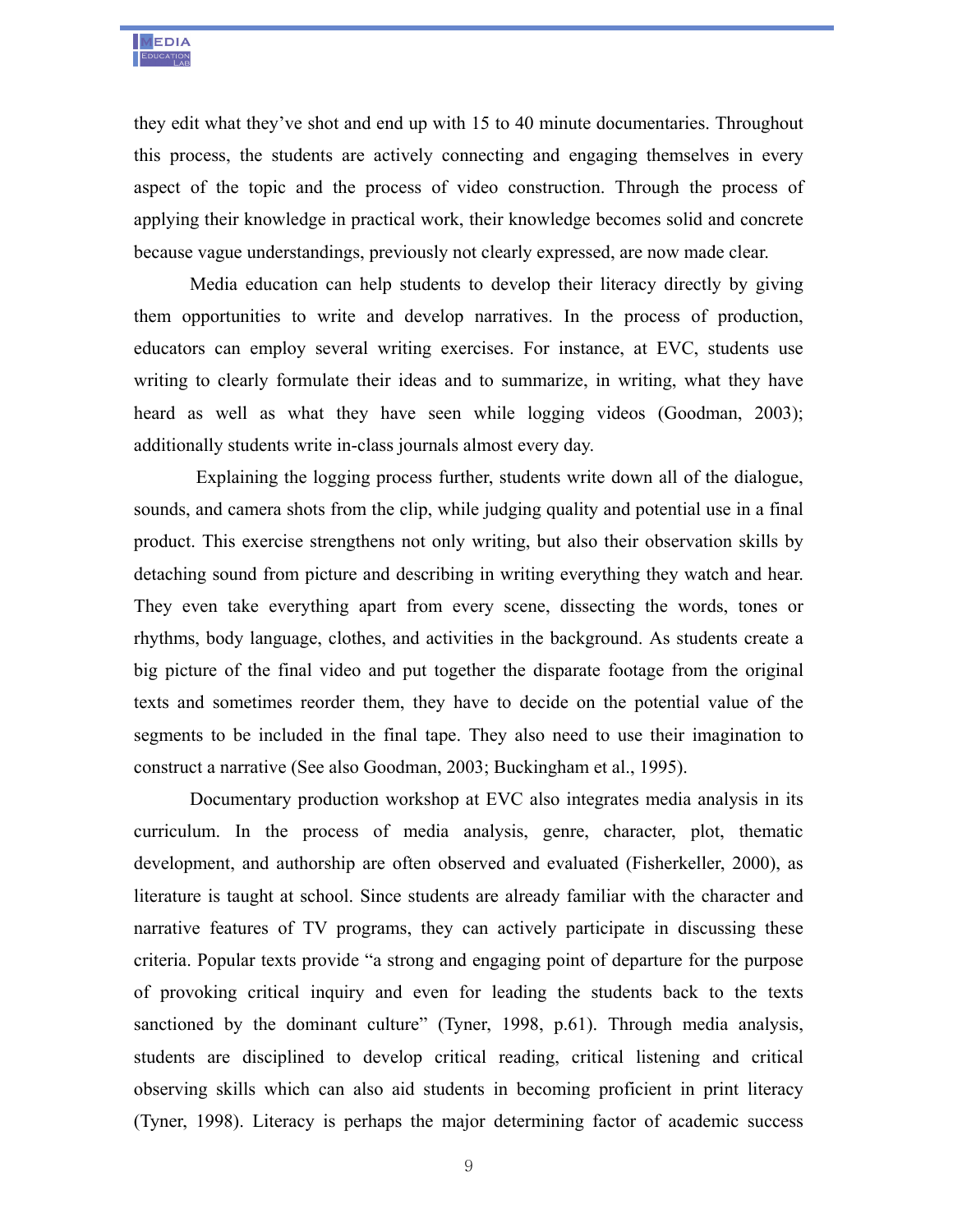

because the vocabulary students bring into the classroom, their ability to read and write, and their levels of comprehension decisively influence their studies.

Students' learning skills and intellectual capacities are determined by the integration of various factors. In the long term, students who are trained to think critically are very likely to increase their academic aptitude, because critical thinking will aid them in being active learners. Many abilities and skills that are enhanced by media education, such as "strengthening narrative, problem solving, research skills, skill-based learning with media equipment" (Tyner, 1998, p.189), will certainly help students to be critical thinkers. As students learn many other possible modes of expression and styles, they become "more academic, literary, or problem solving in purpose" (Tyner, 1998, p181).

#### **2. Media Education and Participatory Democracy**

One of the primary goals for American public education is to prepare students to be democratic citizens who are knowledgeable about the society they live in order to be actively involved. (Sagor, 1999; Kaestle, 1983). However, the reality is that certain groups of people have less opportunity to speak for themselves, partly because they are not well-educated enough to express themselves clearly and persuasively, and partly because they have less access to channels to make their voices heard. These two factors, among others, make it difficult for marginalized groups to participate in public discourse. Politically marginalized groups often include non-whites, women, the poor, the working class, and, very young or old people, but not necessarily.

Most students at alternative high schools have parents who are categorized as *marginal* in society, and these students also are likely to be trapped in their marginalized group because of their social background. For their whole life, they might be seen as a member of a minority due to their ethnic and family background. Education should be able to help these marginalized students to be active citizens in a democratic society by informing them about what is going on in their society and other societies, and by encouraging them to speak out and let their voices be heard. However, in many public education systems, the questioning of rules, traditions and authorities is considered undesirable, except among the elite top students who are expected to join the professional/managerial class (Ross, 1999). Most of the time, marginalized and inner-city young people are "rendered voiceless and invisible to the outside world." (Goodman,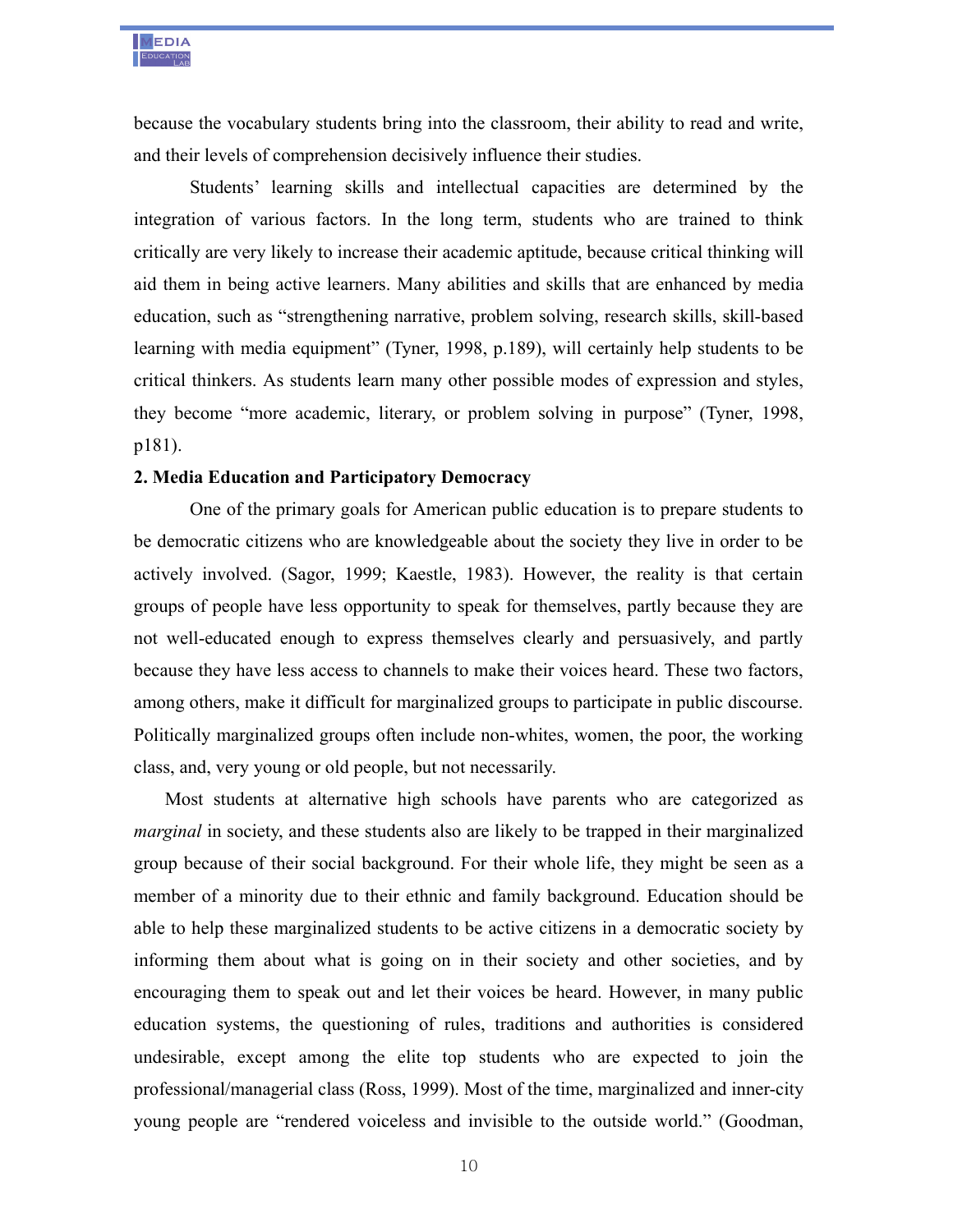

2003, p.23)

Traditionally, being literate involved controlling the media which allowed the voices of marginalized groups of people to be heard, enabling marginalized people to demand their political and economic rights. Being literate is having knowledge of and being able to participate in cultural and social discourse (Fisherkeller, 2002). However, besides print media, other technological media are prevalent in contemporary society, requiring people to be media literate in order to speak out for their rights (Goodman, 2003). Therefore, media education can contribute in various ways to empowering marginalized students and encouraging them to be democratic citizens. For example, it can motivate them to seek additional information about the society to which they belong and it can make them more aware of the processes of knowledge and authority construction (see also Giroux, 1999). It can inspire them to speak out and to participate in a public discourse. Being literate requires people to think about the issues, though, of course, they may choose to remain passive observers. (Buckingham et al., 1995)

 One of the ways to help students to be more active as democratic citizens is by educating them about the system in which the mass media was created and how the mass media functions today. (Fisherkeller, 1999) Examining and analyzing the mass media industry, such as the structure of media organizations, commercials, rating systems, consumer institutions, and ways the media make a profit, would give students much clearer ideas about today's corporate-dominated culture (Buckingham, 2000; Fisherkeller, 1999, 2002). Education about media systems and symbolism would enable students to view critically how the media are an inseparable part of their lives and society, and how social changes can happen (Fisherkeller, 2000).

Extending this idea further, educators can assist students in constructing their identities and imbue them with a sense of social power as successful members in a corporate-dominated culture (Fisherkeller, 1999). They can first closely observe how they and their communities are portrayed and stereotyped in the media by people with cultural power. Then, they can use the media to speak for themselves and their communities and present their own identities as they see them (Tyner, 1998). Proposed documentary topics by EVC students, such as: "youth in prison," "police brutality and racism," "peer pressure," "suicide," "unprotected sex," "teen pregnancy," and "why some teens neglect their child," show that these students are acutely aware of and have great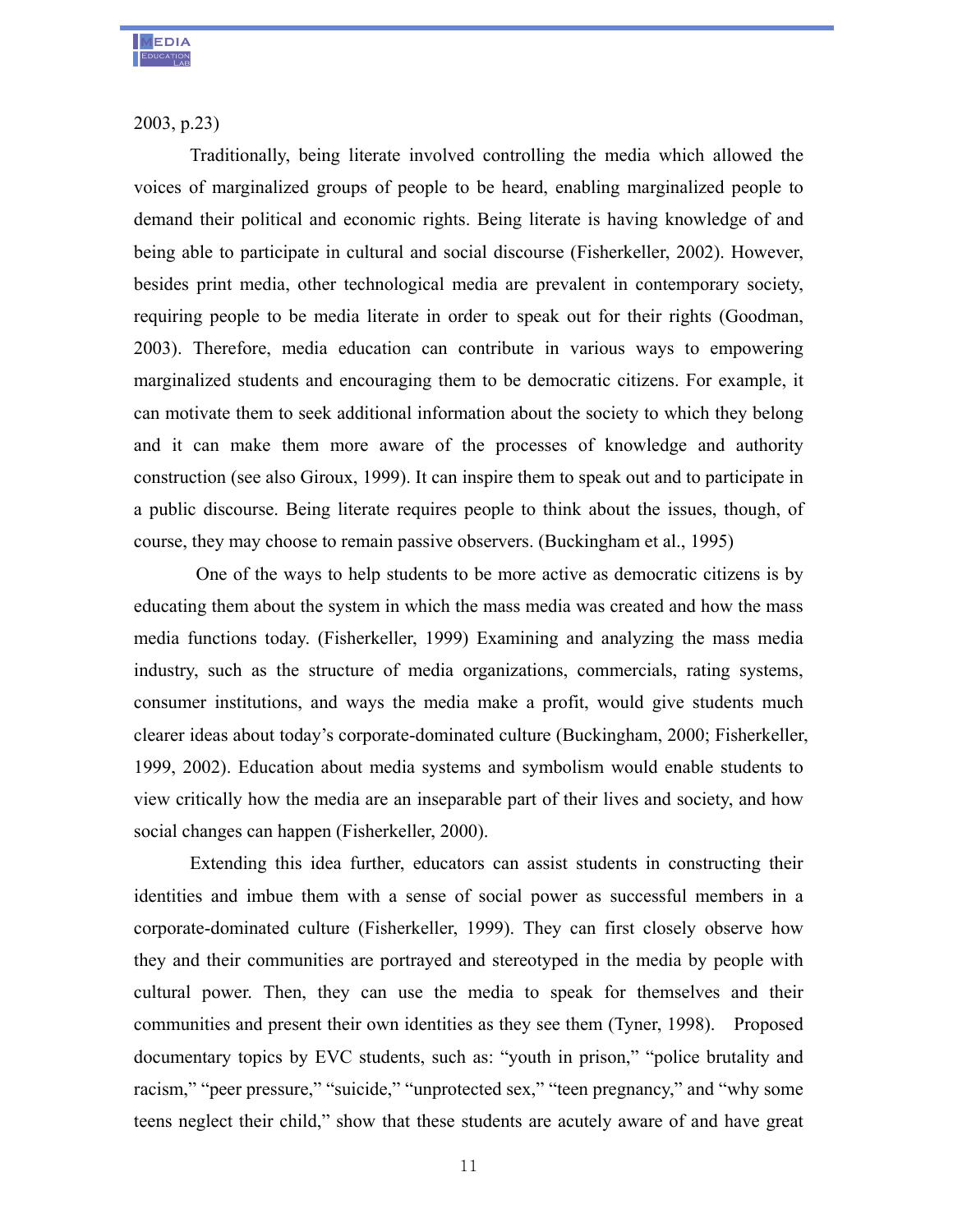

concern about certain social issues around them (Goodman, 2003). These topics are directly related to problems they know about or are perhaps personally experiencing; these topics also reveal that the students see themselves as being unfairly perceived and neglected by the mainstream society. Through the media education process, students can more closely examine their own environments and social relations in which they are involved (Goodman, 2003).

Media production involving such topics, or even involving the students' own experiences, would encourage students to become actively involved in solving these problems (Fisherkeller, 1999; Tyner, 1998). As multiply literate media producers, students can frame their own identities and positions in society, present different perspectives on various issues, and also suggest significant topics of discourse which have not been treated in the commercial media (Goodman, 2003; Tyner, 1998). Students' work can reach even beyond the traditional conception of independent media production (Tyner, 1998). Using the camera, or other media, to spotlight social problems and their possible solutions would give students a stronger sense of power in society.

In addition, through both media production activities and close readings of the media texts, students can learn to decode the symbolism, language and vocabulary that are used in the mediated discourse. With these newly learned vocabularies, they will be able to better investigate and address issues, and articulate their opinions in the public through the mass media. By drawing attention to specific social problems that they are familiar with, students will become more active in their communities. (Goodman, 2003; Tyner, 1998)

#### **3. Group Work: Importance of Cooperation**

One of the essential goals that educators have for students is to teach them how to socialize and collaborate with others. This needs to be accentuated more in alternative school settings, especially schools designed as second-chance programs, because many of these students are found having more difficulties in practicing socialization and collaboration. All educators in alternative school settings have agreed that many of their students have very strong personalities which sometimes put the students in conflict with the school's agenda (Miller, Fitch & Marshall, 2003)..

When I was talking with three graduate students from EVC documentary workshop, the most frequently mentioned benefit of the documentary workshop was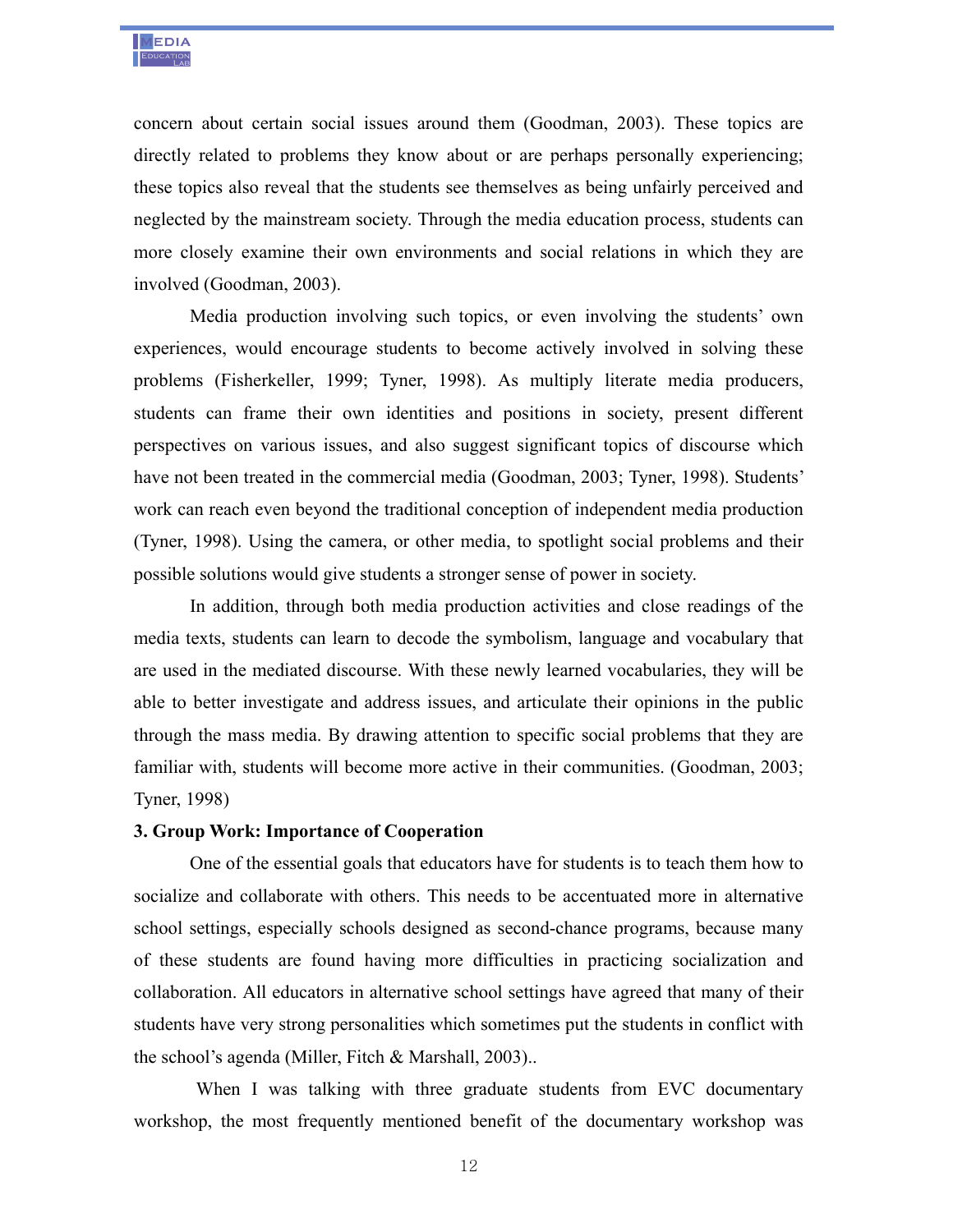

learning to work with others as a group. To the question of how he would evaluate the program, Kellon, a graduate from EVC who now works as a teaching assistant, said:

As a student, I didn't actually think about what was the impact on me yet. I first came here to get out of school.... As a teaching assistant… I started to realize that… not the video production is the most important part necessarily but more about group work, meeting new people, not necessarily think about what you want, but what other people may want. You kind of feel like I'm representing more than myself. (October 20, 2004)

Regarding the documentary workshop, all three graduates mentioned the issue of assertive students and shy students. They said that usually in the beginning of the semester, it's always eloquent people who push their ideas forward and always shy people who usually don't object. However, as time goes on, vocal students listen more while quiet students express themselves more. Kellon said that EVC forced him to break out of his shyness and share what he had in his head. When I asked Ivana Espinet, a codirector of the workshop, about any significant differences in students at the start of the program and after they finished the program, she mentioned the students' skills involving working as a group as the most dramatic change. The shy kids generally get a little bit better in speaking up, and outspoken kids get a little bit better at listening.

According to Kyle, who completed both a documentary workshop and an advanced documentary workshop, the good thing about working as a group is that students get to know everybody, both their weaknesses and strengths. Since they know the strength of others, they could always go to the appropriate person if they had any problem. He also said that working with other people enabled students to accept the fact that their ideas were not necessarily the best, even though they may have put a great deal of effort into them.

At all stages of the documentary workshop, from choosing the topic stage to the final edition stage, the students decide everything as a group. Actually, this collaboration approach is not confined solely to video production, but applies to most media production activities. Producing radio programs, publishing newspapers or magazines, and even designing homepages is mostly group work. The collaborative nature of media production gives students the chance to work as interdependent learners. They learn to solve conflicts, collaborate, teach and learn from each other (Goodman, 2003). By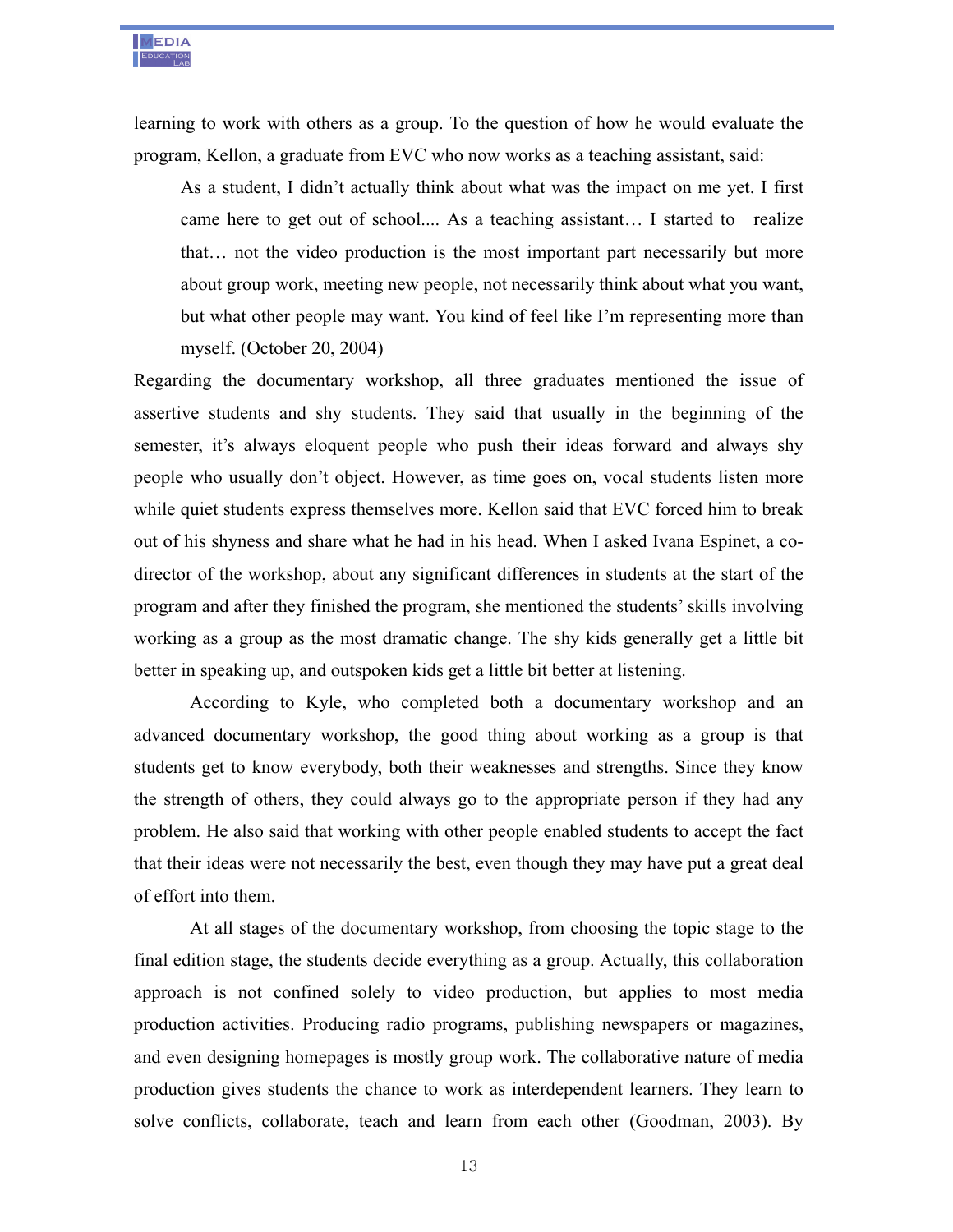

working as a group, students would have "a wider range of perceptions, experiences, and cultural reference points at its disposal than any teacher could have" (Masterman, 1985, p.29). Finally, students in a group will hopefully be able to experience the liberation and support provided by working with friends (Buckingham et al., 1995). As students learn to respect each other's ideas and thoughts, they may obtain a higher sense of self-esteem, stemming from the fact that their ideas are counted and respected.

 Group work also strengthens students' leadership skills. Throughout the production process, students learn how to negotiate conflicts, how to listen to others, how to express their ideas clearly. They have to consider what is the best for the group not for the individual, which is a very important characteristic of a good leader. The production activities also give students the chance experience the role of directing, in which students make decisions on the shots. Educators from both EVC emphasized the directors' responsibilities to be aware of every detail of what was happening on the stage and off the stage. Since many marginalized students rarely have the chance to lead and direct other people, the group nature of media production can give them the experience of being a leader and developing leadership skills.

#### **4. The Fostering of Responsibility through Teamwork.**

One virtue that can be developed through group work is responsibility. Sometimes, unsatisfactory academic achievement or a failure to function properly in an institution is due to a lack of responsibility. Many at-risk students often do not care even if the consequences of their failing will have a negative lifetime impact on them. However, when working as a group, people often begin to feel more responsible and develop a sense of obligation, because the consequences affect not only themselves but also other members in the group from whom they may want approval. Everybody in the group suffers together if one member neglects his/her responsibilities.

 In the documentary workshop at EVC, students learn that they cannot carelessly or insincerely put forward their ideas because their ideas are considered by the whole class and the ideas might negatively or positively influence the whole class rest of the semester (Goodman, 2003). As students gradually learn that their ideas are worthy enough to be respected by the whole class, they will become more confident of themselves and see themselves as indeed being confident and responsible. Students also have to meet many new people to obtain relevant information, to get interviews, and to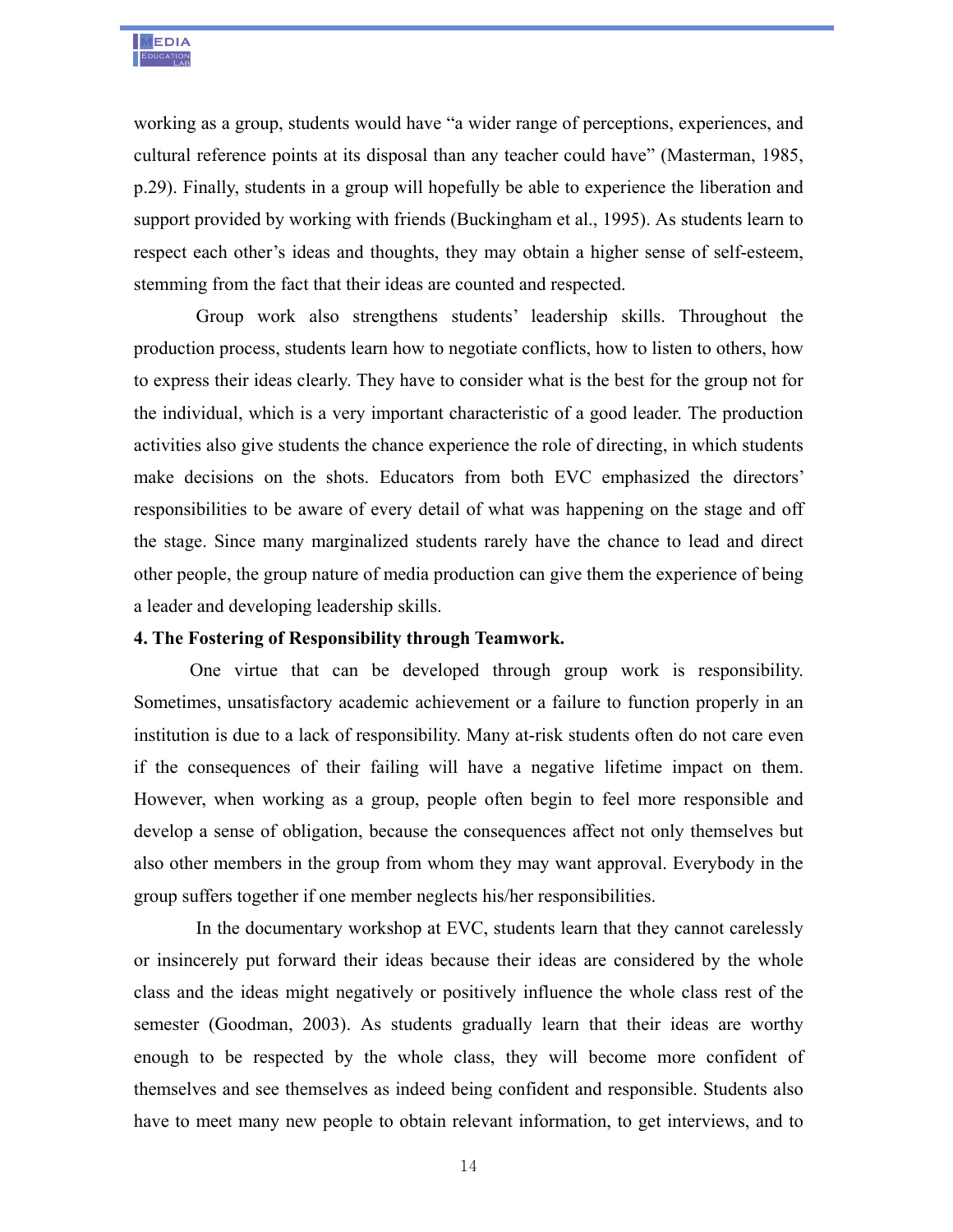

ask permission to enter certain places and videotape them. This experience is very different from meeting new people in the classroom or neighborhood; it more closely resembles meeting people in the workplace as professionals.

 Another feature of video production that develops a stronger sense of responsibility in students hinges on their seeing the results of their hard work in the near future. Unlike most school work that is merely graded, they can see their efforts as fruitful labor, especially when their final product is shared with an outside audience. Even though media education through production doesn't necessarily require students to complete their work (Buckingham et al., 1995), the video production process teaches students that it is important to finish their work (Goodman, 2003) in order to achieve the desired outcome.

 The topic of the documentary also requires students to be thoughtful. Since students usually choose a topic dealing with serious social issues directly related to their and other people's lives, they are subject to a spoken or unspoken pressure not to speak or act imprudently and frivolously when dealing with the topic, especially when meeting people to talk with about the issue. Goodman (2003) describes the experience of one student who became more serious as a worker and a student through these situations.

#### **5. Therapeutic Effects of Media Education: Personal and Interpersonal Insights**

Many at-risk students have experienced or are experiencing emotional difficulties: they may be going through harder times than other students of their age group due to family problems, relationships with their friends or teachers, economic difficulties or other personal problems we may not even be able to imagine. Therefore, Daniel Duke (1978) included therapeutic goals when describing the objectives of an alternative school. This goal focuses on the individual student and helps him/her gain insight into the areas of emotions, relationships and reactions. Here, I would like to illustrate how media education, especially video production, can help students to better understand themselves and their feelings and reactions to others.

When I visited EVC for the screening of public service announcements produced by the students, I was able to also participate in a feedback session. The feedback came after the screening of each clip which was shown three times. The audience first got a chance to give "warm feedback," which means they could give only complimentary and supporting comments. After warm comments, the audience gave "cold comments," or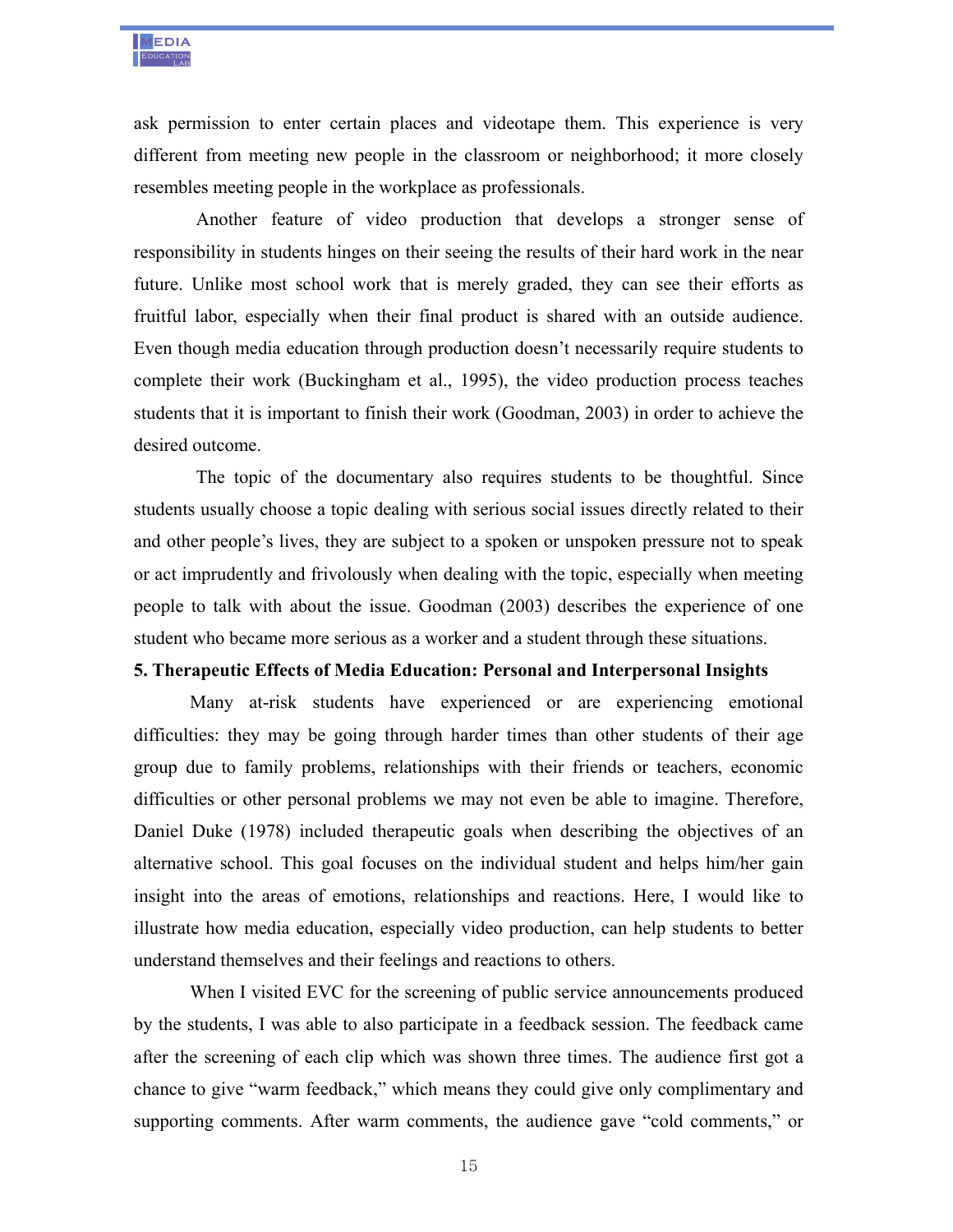

suggestions as to how their clips could have been improved. The audience also could ask questions about the parts of clips they didn't understand. While the audience gave its comments, the producers were not allowed to say anything, except to facilitate the discussion. After all comments from the audience were heard, the producers explained their intentions and the purpose of the film.

This was their first time to present their piece in public and get comments from people outside of class. Even though they were not supposed to answer or explain while the audience was giving feedback, students showed a tendency to defend their work or blame others, especially those who were absent on that day. However, their teacher always stopped them when they tried to defend against the cold feedback from the audience. Also, when students attributed some mistakes or faults to other students, their teacher told them that everybody was responsible for the work.

The three graduates I had interviewed all mentioned how their attitudes during the feedback session had changed as the workshop went on. Christopher said that since most students only got feedback and comments when they made mistakes or did something wrong, they had a strong tendency to defend themselves against critical comments from their peers and teachers. However, over time, they began to learn to take the cold feedback as not being personal, but rather appreciate it because it could help them to produce better work next time.

As Christopher mentioned, many of these students are not used to getting applause; therefore getting warm feedback, regardless of the quality of their work, can help give students confidence about their work and themselves. According to Espinet, the reason student are forced to give warm feedback first is because people are good at criticizing others' work, but often not very good at giving supporting and encouraging comments. She wants viewers to think hard about the good features of the clip even if they are very hard to find (November 12, 2004).

 Students might feel they are unfairly being criticized by getting cold feedback publicly. But as they get used to receiving cold feedback without being defensive, they may start to realize that it is okay for them to make mistakes and there is always a positive side to everything. Also, ideally, this may be the starting point of emancipation for their guilt for their past mistakes and wrong-doings for which they have been heavily blamed by others.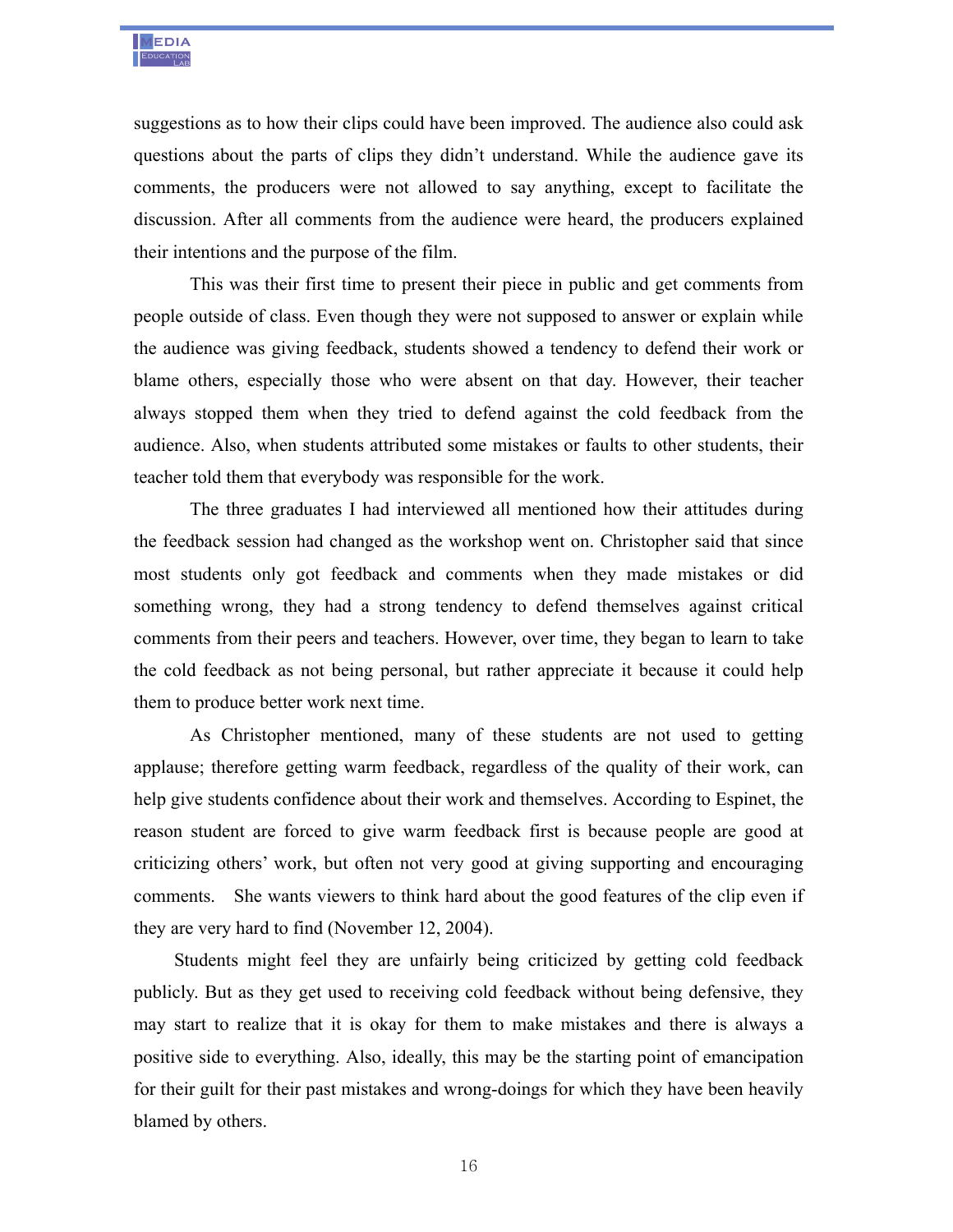In addition, participating in group work allow students to learn about not only others but also themselves. Three graduate students of EVC mentioned that working as a group allows students to become aware of the strengths and weaknesses of others. In addition, working with others allows people to learn about themselves as they go through the various stages of production. They discover what they are good and bad at, not only skill-wise but also interpersonal-wise. Students come to realize which areas they are most sensitive about, which areas frustrate them, how they react in conflicts, and how positively/ negatively they influence the whole group when working together.

Such knowledge about one's feelings and reactions to others can lead students to examine themselves more closely. Why am I become so sensitive about certain issues? Why do I feel comfortable with certain people and not with others? What makes me so frustrated about this while I'm so cool about other, more serious matters? Do my characteristics have anything to do with my past? If so, which part of my past influences me so much? In-depth understanding of oneself from group work and investigation of oneself can be the starting point of unweaving tangled problems.

The process of making a documentary on a social problem related to the students' lives allows the students to go through an intense experience of looking inward and outward, revealing painful personal stories. Instead of separating intellect from emotion, the media production process can bring the two areas together by encouraging students to externalize their personal stories by sharing in a group and presenting through media in public (Goodman, 2003).

### **6. Prepare for the Future: Media Education and Career Opportunities**

One of the primary objectives for all students is relating the students' educational experiences to a whole range of future opportunities. Even though not every student wants to work in the media industry, media education can serve as a stepping stone for those who want a future in media fields and provide option for those who might end up working within the media industry. Also, we are living in a media-saturated and image oriented society, where the ability to use the image and media technologies gives one an advantage in competitive power (Buckingham, 2000). Many workplace environment has been reshaped by different forms of communication and requires computer skills of some kind (Fisherkeller, 2000). Media education can help qualify students to survive well in our image oriented society. This education is especially helpful for underprivileged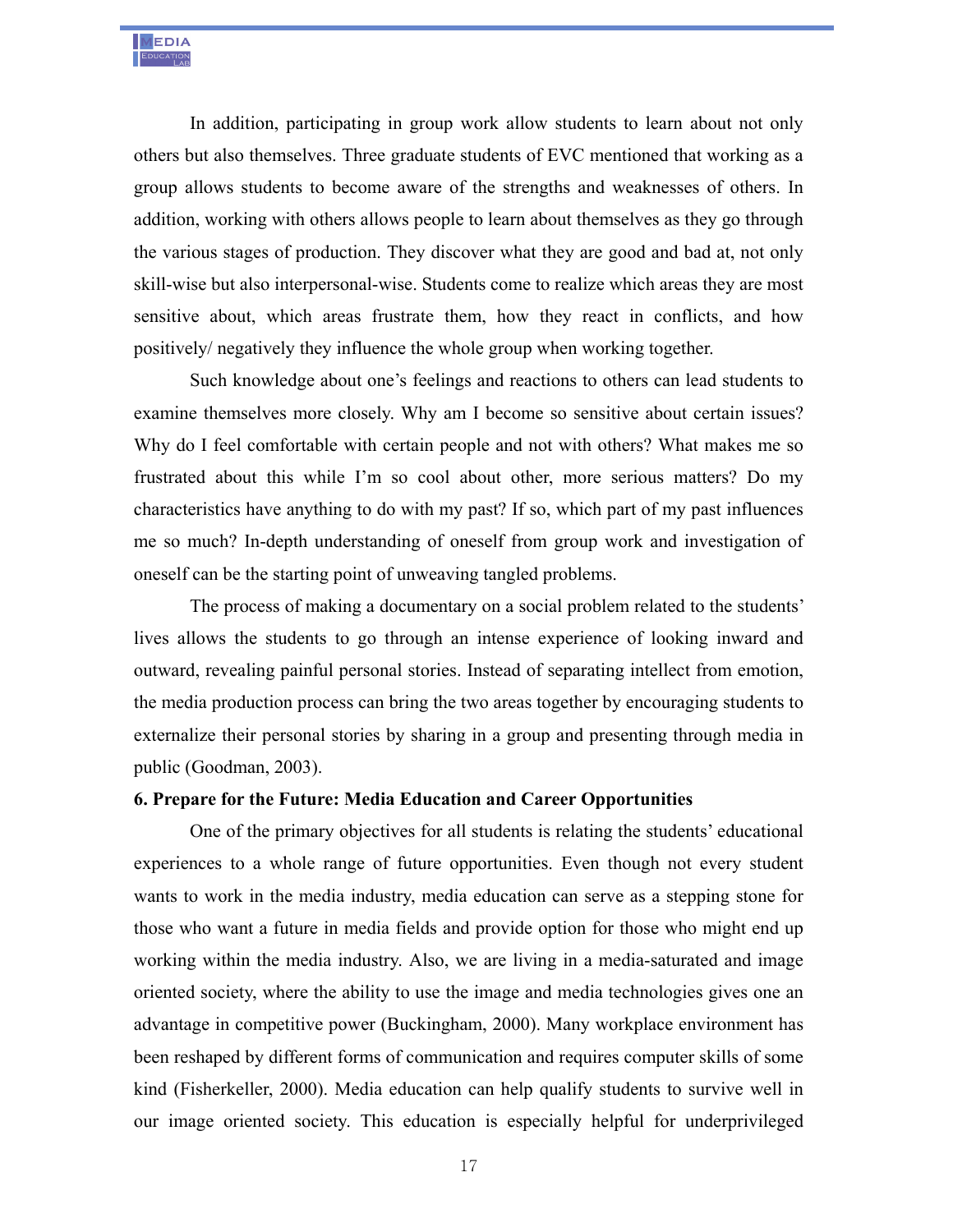

students who have less access to media technologies, such as a computer or recent software.

#### **7. Benefits for Teachers: Academic and Psychological**

Media education can benefit not only students but also educators, especially those who are in an alternative school setting. Media education allows teachers to know their students better and to build more intimate relationships, compared to other educators with different subjects.

First, media education provides opportunities to teachers to get to understand their students better because students often reveal their lives both through the media production and through sharing their media experiences (Goodman, 2003; Fisherkeller, 2002). As students get involved in production, they often choose the topics or themes that are important in their lives. Also since students understand, interpret and experience the media within their own socio-cultural contexts, educators can encourage students to share their media experiences by means of their actual life circumstances. From what students reveal in the production process or through media experience sharing, teachers may better understand what kinds of problems students have, how they are burdened, what kinds of things or issues they feel uncomfortable with, and where they see injustices in society (Goodman 2003).

Media education also allows teachers to build intimate relationships with students. Media educators are often the ones who understand the culture of young people the best. As they learn about students' media experiences in their real life circumstances, this knowledge can be used to get closer to students. This may lead students to consider their teachers as the ones who can understand and appreciate their culture. Furthermore, integrating media education into the curriculum would allow teachers to have the "powerful and wide-ranging repertoire" that is required for teaching academic subjects effectively (Goodman, 2003, p. 64).

## **7. Alternative Schools as Demonstration Centers of Benefits of Media Education**

At present, media education is not for the most part included in the mainstream curriculum of high schools in the US. However, many alternative schools and after school programs have already implemented media education in their curriculum. According to Daniel Linden Duke (1978), alternative schools often act as a demonstration center to illustrate a particular approach to education. Because the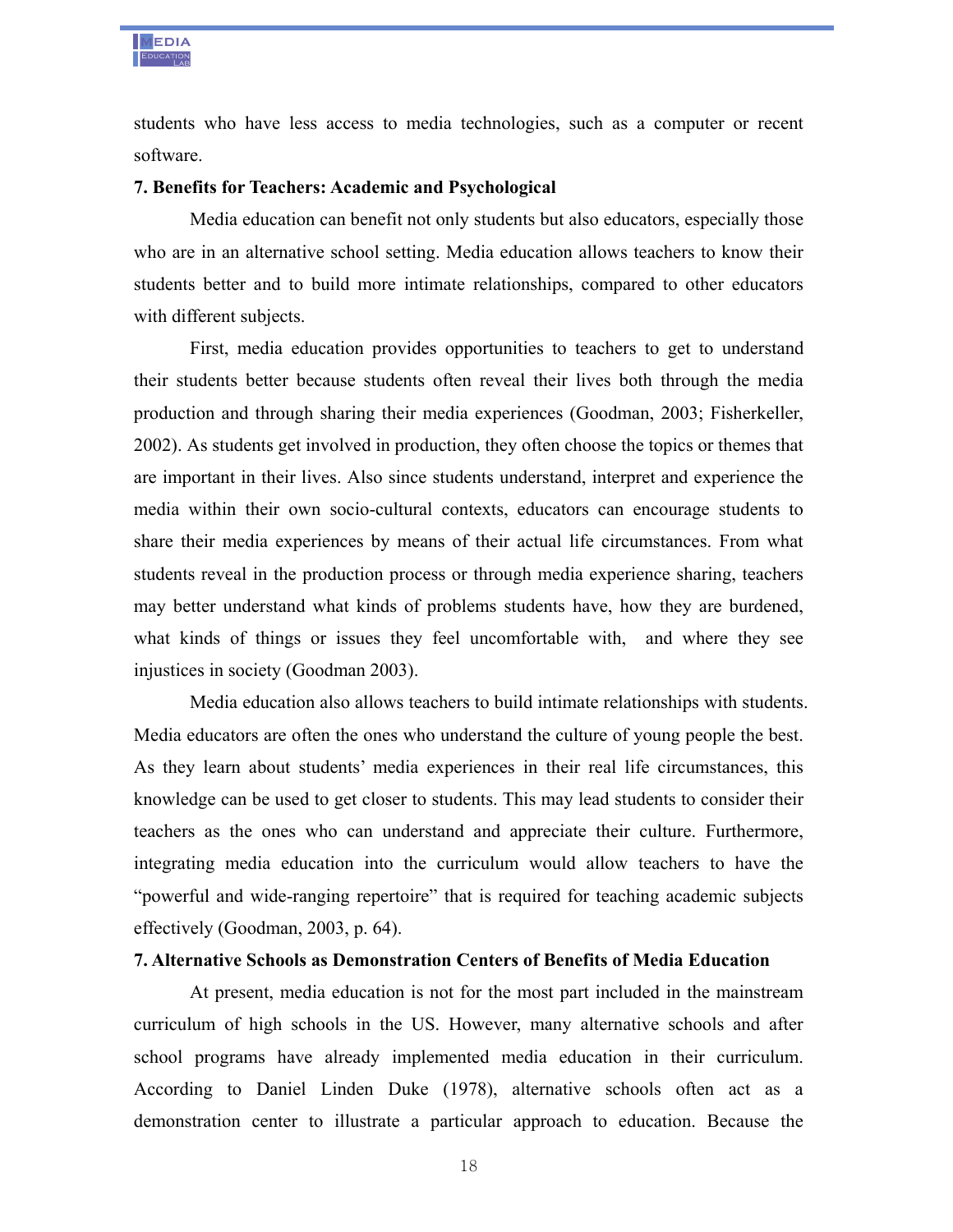

mainstream system is often incapable of instituting deep structural changes (Sagor, 1999), alternative schools can be experimental because many of their students were dissatisfied with or not successful in mainstream education. By providing media education, I argue that alternative schools can benefit the mainstream education systems by demonstrating how media education can be taught in the classroom, and how media education can benefit students.

#### **CONCLUSIONS**

 Even though I have listed the characteristics and needs of at-risk and underprivileged students, students' characteristics cannot be generalized because every student is different due to his/her socio-cultural background and personality, especially in a very diverse country like the United States. Every student needs to be well-educated according to the defined educational goals, which are determined by the needs and values of society.

 In the U.S., general educational goals are often seen as requirements that will provide the knowledge needed for democratic citizenship and will equip the individual with skills related to a whole range of possible future opportunities. However, many students are not successful in public schools. Some common problems that these students share are unsatisfactory academic achievement, no interest in school, a more external locus of control orientation, lack of collaboration skills, no sense of belonging and a lack of cultural capital compared to other groups of students. They perceive themselves as not part of the mainstream culture, marginalized at an early age.

 In this paper, media education is suggested to benefit these students at alternative high schools, especially in developing their academic skills, being equipped to be a democratic citizen, doing group work, and developing responsibility skills. Also, media literacy benefits students to get therapeutic effects. However, media education is not a cure-all; it cannot solve all the problems of at-risk students. What I have suggested here is rather a set of possible ways to improve the educational process. These are starting points for helping students, particularly at-risk students. The results may not be as satisfactory as those I have described here. However, educators should keep in mind that education is not an overnight thing, but rather an evolving process and new techniques and technologies should be parts of the on-going evolutionary process.

The nature of media education is very appropriate for alternative schooling.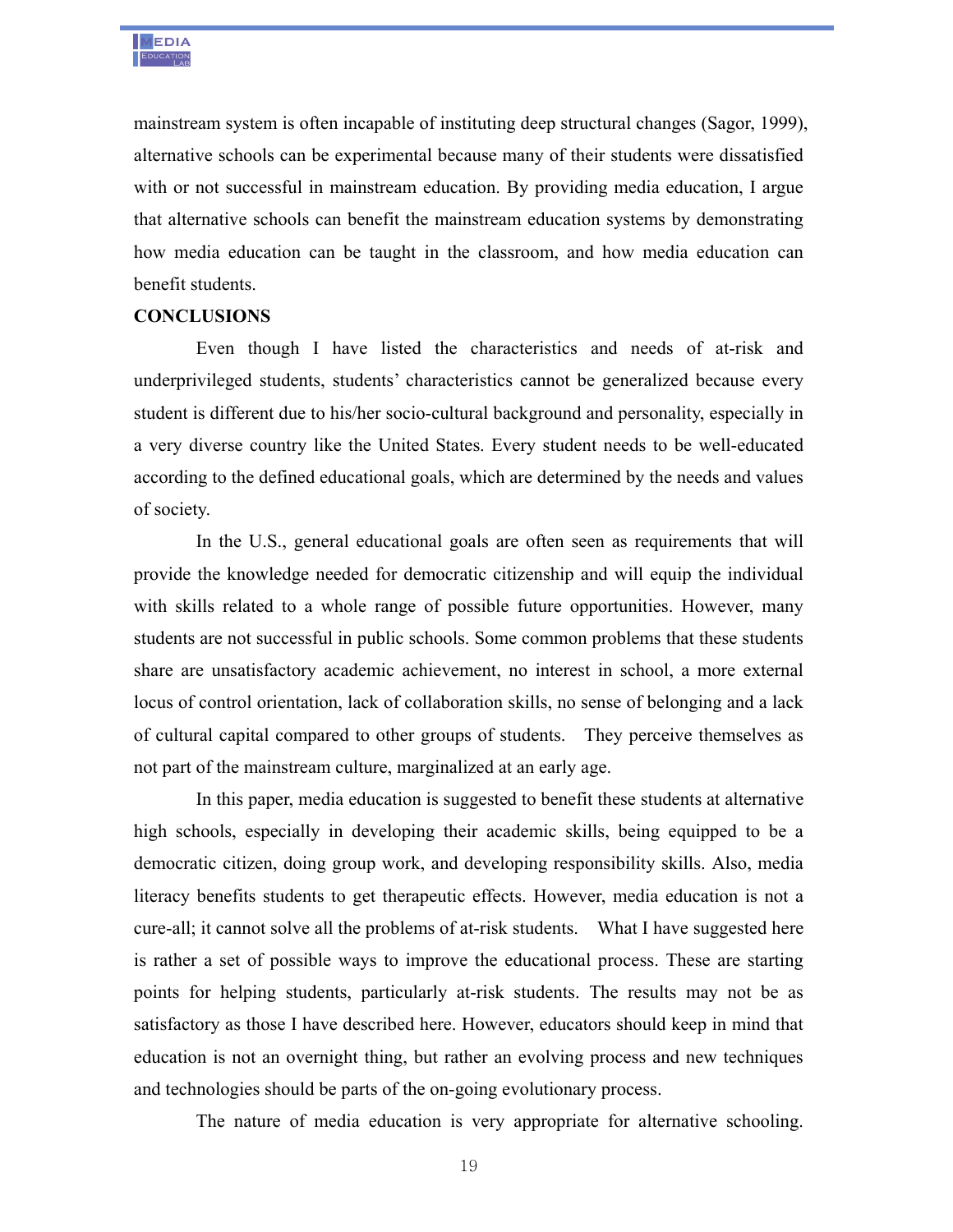

Three interrelated factors for successful alternative schools have been defined as: 1. a sense of community, 2. Engaging instruction, and 3. The organizational structure to support them (Gregg, 1999). The collaborative and self-revealing nature of media production allows students to have a sense of community; media education allows students to be actively involved in the class; and finally, different types of media education can be implemented through media production and analysis of different medium.

 Some of the solutions I have discussed may not be seen to be directly related to the problems confronting at-risk students. However, "learning in one situation facilitates learning or performance in another situation" (Ormrod, 2004, p.361). What students have gained from media education can be transferred and effectively utilized in many other areas of life, including the workplace and personal relationships. Also, I believe that the positive effects of media education will motivate some students to complete their education and make schools more interesting and exciting to them.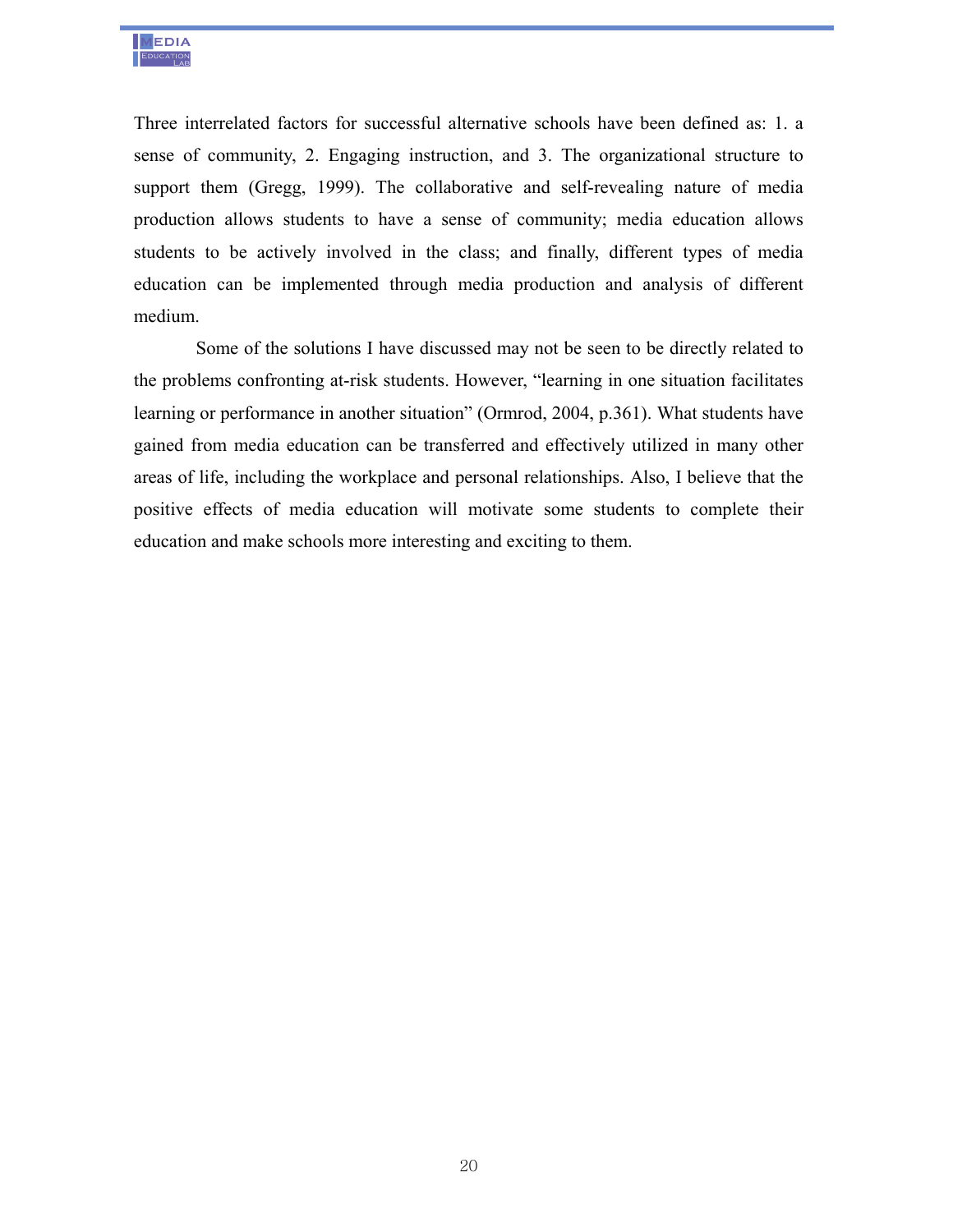

#### **REFERENCES**

- Buckingham, D., Grahame, J., & Selfton Green J. (1995). *Making Media: Practical Production in Media Education*. London: English and Media Center.
- Buckingham, David. (2000). *After the Death of Childhood: Growing Up in the Age of Electronic Media*. Cambridge, UK: Polity Press.
- Buckingham, David. (2003). *Media Education: Literacy, Learning and Contemporary Culture*. Cambridge, UK: Polity Press.
- Duke, Daniel Linden. (1978). *The Retransformation of the School: the emergence of contemporary alternative schools in the United States.* Chicago: Nelson-Hall.
- Duke, Daniel L., Griesdorn, Jacqueline (1999). Considerations in the Design of Alternative Schools *The Clearing House, 73(2),* 89-92
- Fisherkeller, JoEllen (1999). "Learning About Power and Success: Young Urban Adolescents Interpret TV Culture." *The Communication Review, vol.3, pp.187- 212*
- Fisherkeller, JoEllen (2000). "The Writers are Getting Kind of Desperate: Young adolescents, television, and literacy." *Journal of Adolescent & Adult Literacy,*  43:7 (April)
- Fisherkeller, JoEllen (2002). *Growing up with television: everyday learning among young adolescents*. Philadelphia : Temple University Press
- Giroux, Henry A. (1999) *The Mouse That Roared: Disney and the End of Innocence*. New York: Rowman & Littlefield Publishers, Inc.
- Goodman, Steve (2003). *Teaching Youth Media : a critical guide to literacy, video production & social changes*. NY: Teachers College Press
- Gregg, Soleli. "Creating Effective Alternatives for Disruptive Students." *The Clearing House, Nov/Dec* 73(2) 107-114
- Hobbs, Renee (1998). Literacy for the Information Age. *Media Literacy Review.* (College of Education, University of Oregon-Eugene)
- Kaestle, Carl F. (1983). *Pillars of the Republic: Common Schools and American Soceity, 1780-1860*. New York: Hill and Wang
- Lange, Cheryl M.(1998). Characteristics of Alternative Schools and Programs Serving At-Risk Students. *The High School Journal, Apr/May 81*(4), 183-198
- Masterman, Len. (1985). *Teaching the Media*. London: Comedian Books.